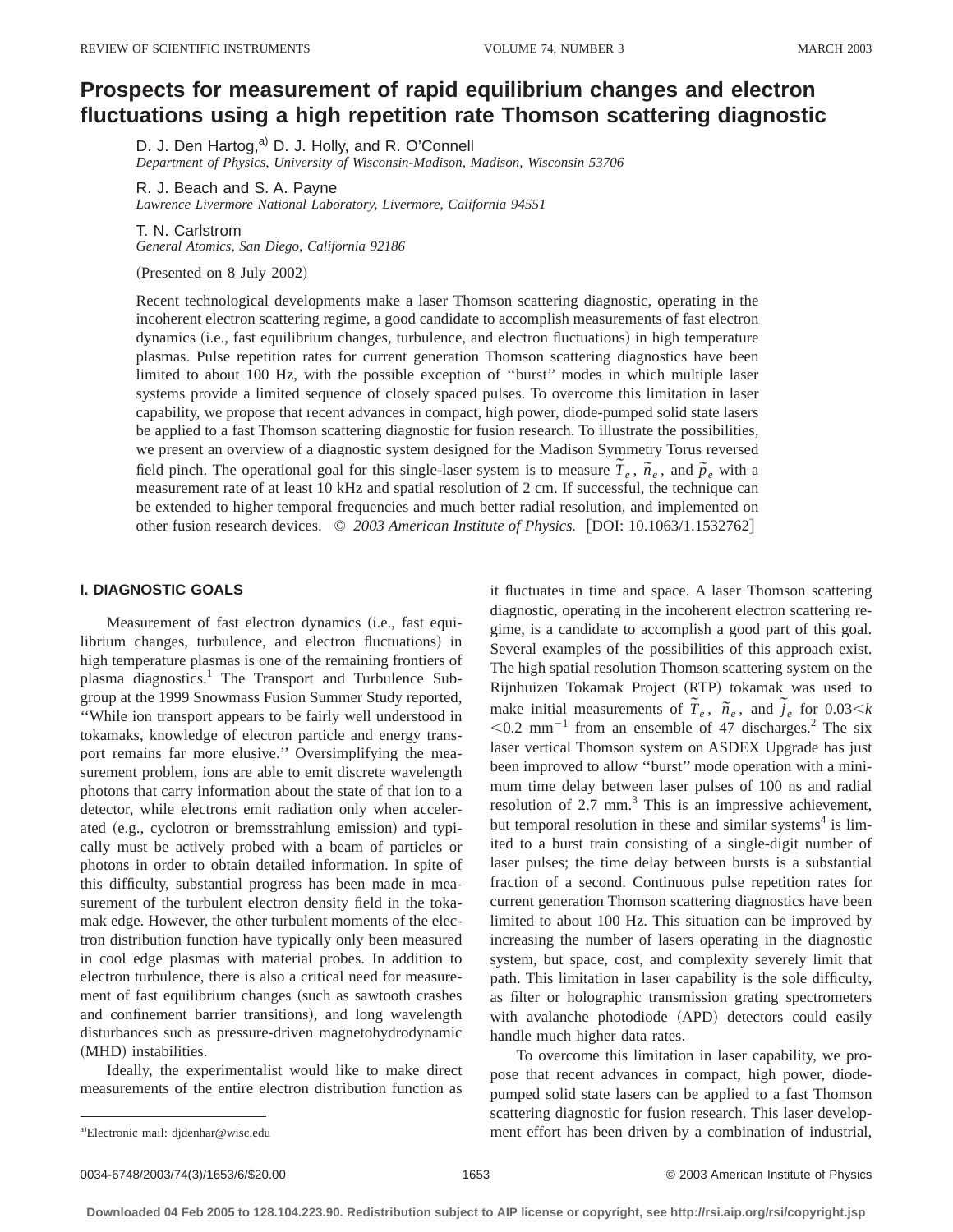defense, and inertial fusion energy applications, and thus this proposal represents an attractive and cost-effective transfer of technology to the magnetic fusion energy program. To illustrate the possibilities, we will present an overview of a diagnostic system designed for the Madison Symmetric Torus (MST) reversed field pinch (RFP). MST has a welldiagnosed plasma and exhibits interesting physics, including an improved confinement operating mode, large-scale resistive MHD activity, and magnetic relaxation phenomena. The operational goal for this system is to measure  $\tilde{T}_e$ ,  $\tilde{n}_e$ , and  $\tilde{p}_e$  with a measurement rate of at least 10 kHz and spatial resolution of 2 cm, using a single, compact laser. If successful, the technique can be extended to higher temporal frequencies and much better radial resolution, and implemented on other fusion research devices.

# **II. SIMILAR WORK**

To our knowledge, no one has constructed a laser Thomson scattering diagnostic operating in the incoherent electron scattering regime to measure electron turbulence. A proposal to perform plasma turbulence imaging using high-power laser Thomson scattering has appeared in the literature, $5$  but the present proposal is fundamentally different. That work proposed use of the Nova laser to produce a single-pulse 1–3 kJ ''plane sheet'' beam to produce a snapshot twodimensional (2D) image of spatial electron density fluctuations, providing a diagnostic capability with similarities to recent advances in beam emission spectroscopy.<sup>6</sup> The initial implementation of the diagnostic we are proposing nominally produces one-dimensional spatial measurement of both  $\tilde{n}_e$  and  $\tilde{T}_e$ , but the time-series measurement capability will provide data from which 2D or even three-dimensional structures can be reconstructed. This was accomplished to a very limited extent on the RTP tokamak by double pulsing the Thomson scattering laser. The two pulses were timed to coincide with the passing of the tearing mode ''*O*'' and ''*X*'' points past the measurement points; the expected profile flattening and steepening was observed.<sup>7</sup> In MST the long wavelength helical tearing modes will continuously rotate past the measurement points; correlation of the fluctuations in  $\tilde{n}_e$  and  $\tilde{T}_e$  with magnetic fluctuation measurements will allow for spatial reconstruction of the  $\tilde{n}_e$  and  $\tilde{T}_e$  turbulent structures. Thus the ability to make local, time-series measurements of fluctuations should translate to a powerful spatial mapping capability.

The diagnostic in current operation that is most similar in capability to the proposed fast Thomson scattering system is correlation radiometry of electron cyclotron emission. Successful use of this technique was first reported on the W7-AS stellarator,<sup>8</sup> and has since been extended to measurement of the correlation between electron density and temperature fluctuations in W7-AS by simultaneous operation of a heterodyne reflectometer and correlation electron cyclotron emission (ECE).<sup>9</sup> Correlation ECE radiometry has been applied to or is being implemented on a number of tokamaks, most notably TEXT-U.<sup>10</sup> Future application of ECE radiometry is limited by several factors. Probably the most severe is the radiation cutoff that prevents viewing ECE in low-field magnetic confinement devices, although mode conversion of electron Bernstein waves offers diagnostic possibilities in overdense plasmas.11 But even in tokamaks and stellarator, auxiliary current drive and heating, or the presence of suprathermal electrons, can significantly alter the electron distribution function and make interpretation of ECE spectra more difficult.<sup>12</sup> An incoherent Thomson scattering diagnostic is less sensitive to this problem, and does not suffer from radiation cutoff.

#### **III. EXAMPLE IMPLEMENTATION**

The innovative aspect of the proposed diagnostic is the application of high-average-power diode-pumped solid state Yb:yttrium–aluminum–garnet (YAG) laser technology to a Thomson scattering system. Development of this laser technology is being driven by both industrial and inertial fusion energy applications.<sup>13</sup> Development work on diode-pumped Yb:YAG lasers is being done by various laboratories worldwide. $14-17$  (Refs. 18 and 19 are good summaries of the current status of ytterbium solid state lasers). Yb:YAG improves on Nd:YAG by having a longer fluorescence lifetime and closer pump and emission peaks, thus making it a more efficient gain medium, especially for diode pumping. However, Yb:YAG is a three-level laser (unlike Nd:YAG) and thus requires a minimum pump level to bleach the lower level. At low pulse repetition frequencies, every shot requires this bleaching investment, but above kHz rates at high power Yb:YAG becomes highly efficient. Design scalings have predicted reasonably compact Yb:YAG lasers operating at 100 kW average power.<sup>16</sup>

We propose development and construction of a 1030 nm Yb:YAG laser system as the source for a fast Thomson scattering diagnostic for the MST reversed field pinch. The technical approach follows a previously demonstrated Yb:YAG system in which good beam quality at high average power was achieved through a resonator design utilizing a large diameter fundamental mode that almost filled the rod.<sup>14</sup> In this approach, the laser rod itself acts as a spatial filter. This limits the number of transverse modes beyond the fundamental that are supported by the cavity without incurring large diffractive losses. Figure 1 shows a schematic drawing and photograph of a dual-rod Yb:YAG system with a 90° rotator located between the rods for birefringence compensation. This tabletop-size system is serving as the base line for the presently proposed Thomson scattering source.

The laser shown in Fig. 1 produced over 1 kW of continuous wave output power, and in a *q*-switched mode produced 532 W of output power at a kHz pulse repetition frequency  $(53.2 \text{ mJ/pulse})$ . For *q* switching, two acousto-optic *q* switches were symmetrically located in the cavity near the end mirrors. In the *q*-switched mode of operation, the measured pulse width was 77 ns, the measured beam quality was  $M^2$ =2.2, and the pump-light to laser-light conversion efficiency was 17%. The only substantial difference between the already demonstrated laser technology and the technology being proposed here is in the diode pump arrays. Since the development of the laser shown in Fig. 1, LLNL has developed an advanced laser diode package,  $20$  called the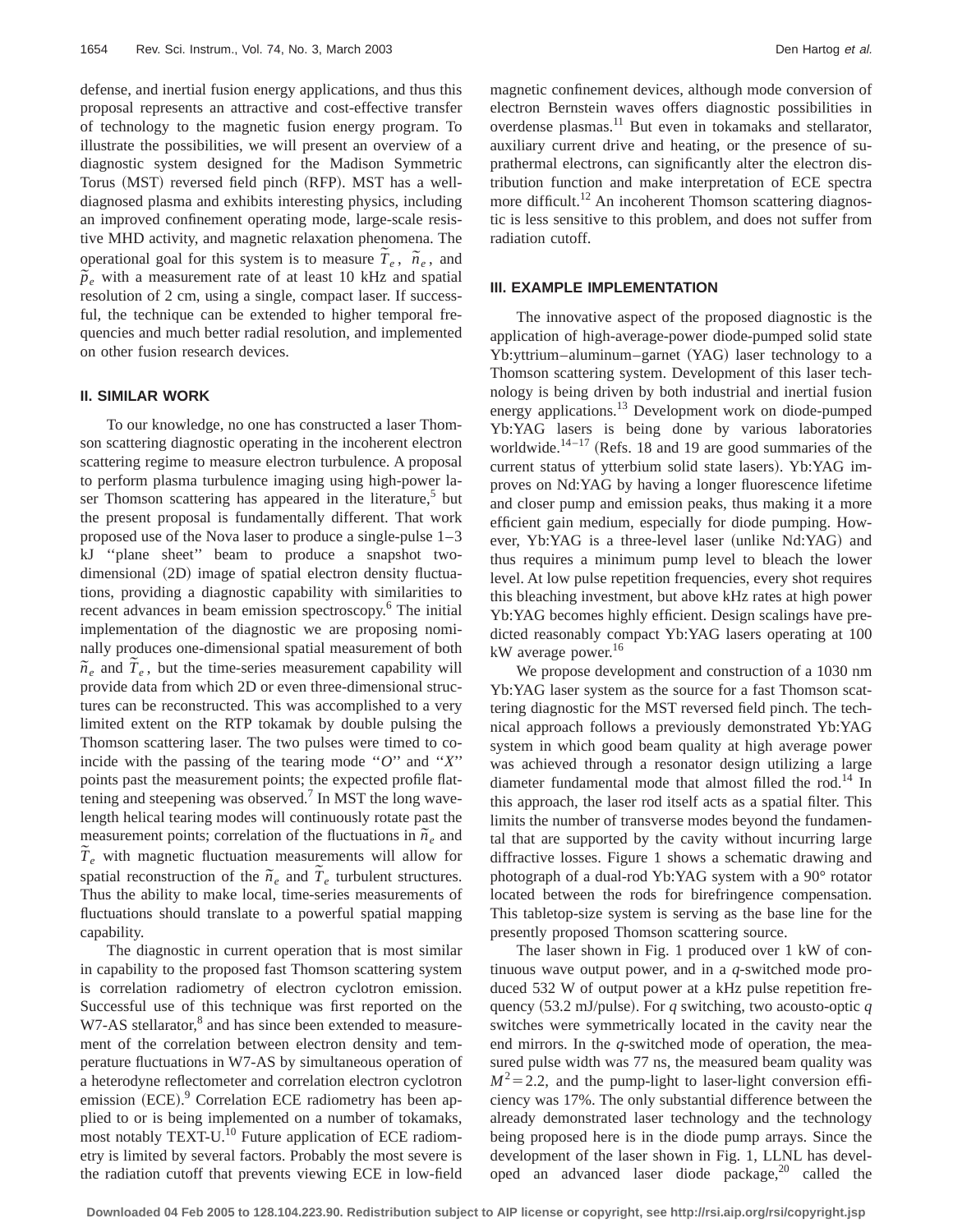

FIG. 1. Schematic diagram and photograph of a dual-rod Yb:YAG laser with birefringence and bifocusing compensation, developed at Lawrence Livermore National Laboratory.

''SiMMs'' package for silicon monolithic microchannels. This development substantially reduces the cost of the laser diode arrays. The proposed laser system will require approximately 3.2 kW of diode arrays for pump excitation, a small fraction of the 80 kW of SiMMs packaging that has already been successfully demonstrated.

The laser we are proposing will be designed to meet the following specifications:

- $(1)$  burst mode operation with a burst duration of 100 ms every 2–3 min;
- $(2)$  pulse duration  $\leq 100$  ns;
- (3) 10 kHz $\leq$ pulse repetition frequency  $\leq$ 20 kHz during burst on time;
- (4) pulse energy  $\geq 50$  mJ;
- $(5)$  beam quality  $(M^2)$  generated by the laser shall be such that a 1-mm-diam spot 50 cm from a beam entry point on the containment vessel can be generated, and that over a 50 cm span the beam remains less than 2 mm in diameter; and
- ~6! laser light should be linearly polarized.

The beam quality description given in the fifth specification above can be quantified as an  $M^2$  requirement of 5.3. With this  $M^2$  value, and a 3.6-mm-diam input beam spot at the entrance port to the containment vessel, a simple 50 cm focal lens at the entry port can be used to generate the necessary beam divergence profile.

With only a simple optical management system at the output of the laser, it can be argued that the dual-rod 1030 nm Yb:YAG system shown in Fig. 1 has met all the required laser specifications for the Thomson scattering diagnostic. The optical management system at the output of the laser would be required to address the linear polarization requirement given in specification  $(6)$ . The laser light from the system shown in Fig. 1 was unpolarized due to the stressinduced birefringence in the laser rod. However, the demonstrated beam quality for the laser in Fig. 1 was *M*<sup>2</sup>  $=$  2.2, which is more than two times better than that required to achieve a 1 mm spot size at a focus, 50 cm from an entry port [specification  $(5)$ ]. This opens up the possibility that the output radiation from the laser can be split apart into two orthogonal linearly polarized beams and then recombined into a single composite spot. Simple optical recombination in which one of the split off beams has its polarization rotated by 90° and then is juxtaposed next to the other beam results in a composite single beam having linear polarization at roughly twice the beam quality of the original unpolarized laser beam. Thus the composite beam will be linearly polarized and have a beam quality sufficient to generate the 1-mm-diam spot as required by specification  $(5)$  above. However, for the Thomson scattering diagnostic it will probably be straightforward to generate linearly polarized light directly out of the laser without any need for beam splitting and recombining. As explained below, this is because the Thomson scattering laser runs at a substantially lower average power than the continuously running system that we have already demonstrated.

In many respects, the laser system proposed for application to a Thomson scattering diagnostic on the MST RFP is less demanding in terms of its specifications than the already demonstrated system in Fig. 1. This is because the system in Fig. 1 operated continuously at the 10 kHz and 53 mJ/pulse operating point, but the present system is only required to operate at this pulse format in a burst mode  $(100 \text{ ms} \text{ every})$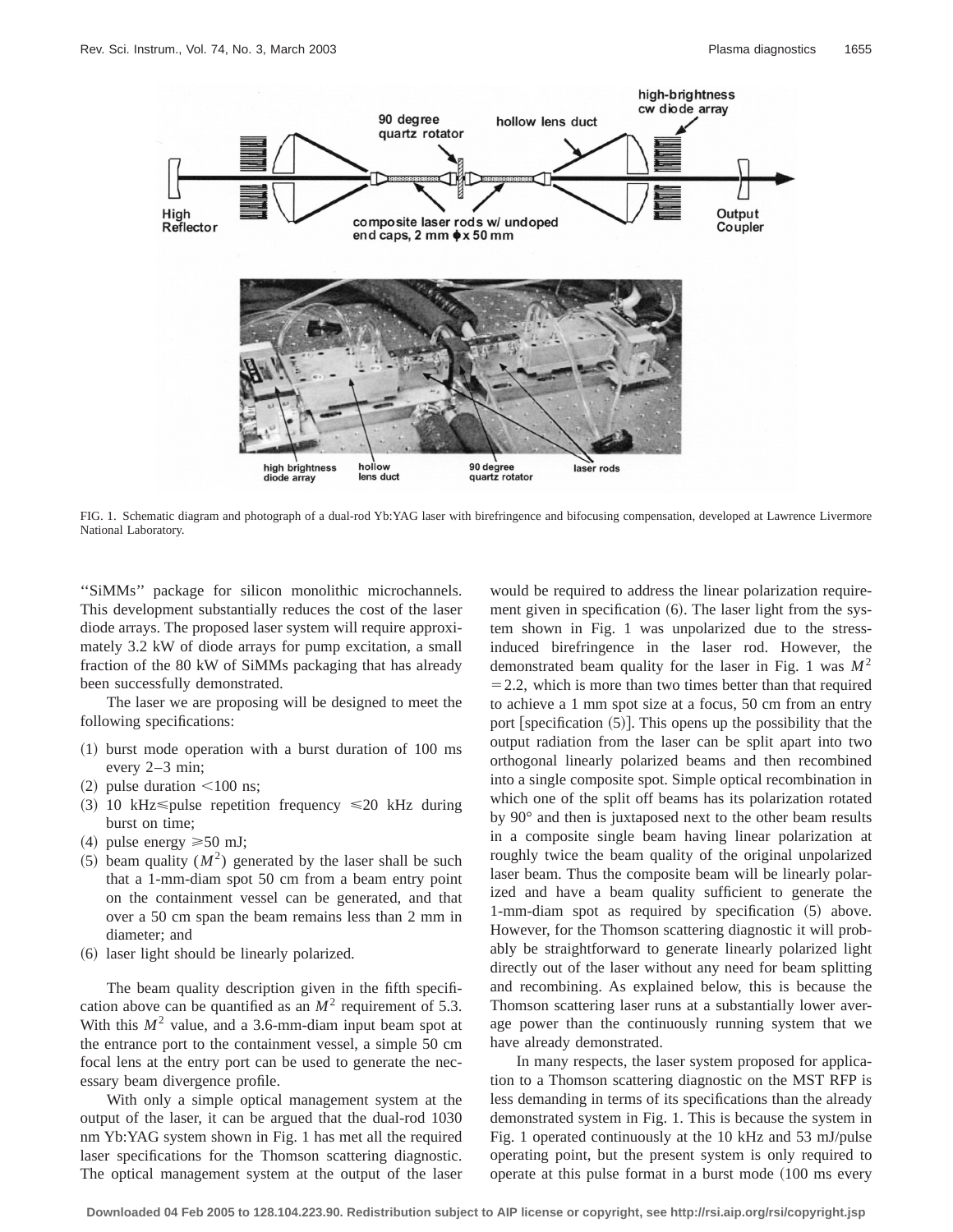$2-3$  min). This burst mode operation opens up a new operating window resulting from the relationship between the thermal diffusion time needed to establish steady state temperature gradients in the 2-mm-diam Yb:YAG rod and the burst mode duty cycle. As a very rough estimate of the time taken to establish steady state thermal gradients in the 2-mmdiam YAG rods to be used, we simply consider the thermal diffusion time in YAG:

$$
\Delta t = \frac{\rho c}{\kappa} \Delta x^2,
$$

where  $\rho$  is the 4.56 g/cm<sup>3</sup> density of YAG, *c* is the 0.59 J/g °C heat capacity of YAG, and  $\kappa$  is the 0.01 W<sub>th</sub>/cm °C thermal conductivity of YAG. Taking  $\Delta x$  to be the 1 mm rod radius gives a thermal diffusion time of 2.7 s. This thermal diffusion time, which is much longer than the burst mode on time  $(100 \text{ ms})$ , and much shorter than the burst mode off time  $(2-3 \text{ min})$ , offers up interesting possibilities that suggest laser design could be simplified and laser performance exceeded relative to the already demonstrated continuously running system. These possibilities for simpler systems and better performance obtain because thermal gradients will not have a chance to establish themselves in the laser rod during the burst on time, and the gradients that do establish themselves after a burst is completed will have substantially decayed away before the next burst begins. This means the laser rod will essentially be starting from a cold cavity configuration for every burst and be operating in a near heat capacity mode. Simplifications over the continuously running design will come in several ways. Since thermally induced gradients will not establish significantly during the burst on time, thermal lensing in the laser rod will not be an issue. Additionally, it will not be necessary to correct for stress-induced birefringence, and so design considerations associated with bifocusing compensation that were important for the continuously running system will not have to be addressed in the Thomson scattering system. We are proposing to carefully consider the possibility of exploiting these conditions in the design phase of the laser. Based on our preliminary estimates, it does appear that a single rod pumped at each end will be adequate for the Thomson scattering laser.

The light collection and detection systems of this diagnostic do not require the same level of innovation as the laser. Implementation on the MST RFP is eased by a machine design that provides good diagnostic access (no discrete toroidal field coils), although porthole size is limited to 11.5 cm diameter. Scattered light collection will be done with a custom six-element lens similar to that used for the MST equilibrium profile measurement Nd:YAG Thomson scattering system. The lens translates entirely in vacuum through a valve to view the laser scattering volume in MST. The focal plane of the lens is outside the vacuum and is easily accessible. Fiber optic bundles will lead from the focal plane to filter polychromators designed and built by General Atomics.<sup>21</sup> All eight channels of each of the polychromators will be populated, four on the short wavelength side of the 1030 nm laser line, three on the long wavelength side, and one covering the laser line to enable Rayleigh scattering density calibration. Avalanche photodiode detectors will be used on each of the polychromator channels. The output of the APD modules will be directly digitized at a rate between 0.5 and 1.0 GHz, with the digitizer gated on for approximately 500 ns around each laser pulse. This digitization scheme captures both the signal and background with a single channel, and has become cost competitive with current pulse integrating digitizers such as the LeCroy 2249A. Direct digitization increases the system flexibility and provides a better operational record for troubleshooting and data analysis.

An eight channel polychromator is not sufficient to allow inversion of a non-Maxwellian electron velocity distribution function, but is sufficient to measure the small shift of the center of the scattered spectrum.<sup>22</sup> This shift is proportional to the directed electron velocity  $(j_k)$ . Although not one of the goals of this diagnostic, it may be useful at some point to attempt ensemble average equilibrium measurements of the component of  $j_e$  directed along the scattering  $k$  vector.

## **IV. ESTIMATED PERFORMANCE OF THE PROPOSED DIAGNOSTIC**

To set the context for the fluctuation measurement performance that should be obtained from the proposed fast Thomson scattering diagnostic, we have carried out a simple moment analysis estimate of the expected uncertainties in  $T_e$ and  $n_e$ . The most important parameter in this estimate is *N*, the total number of Thomson scattered photoelectrons collected per pulse of the laser. This can be calculated from *N*  $\approx N_I(\eta T)n_e r_0^2 L(\Delta\Omega)$ , where  $N_I =$  number of incident photons in laser pulse;  $n_e$  = electron density  $\approx 1.5$  $\times 10^{19}$  m<sup>-3</sup>;  $r_0$  = classical electron radius = 2.82  $\times 10^{-15}$  m; *L* = length of observed scattering volume  $\approx 0.02$  m;  $\Delta \Omega$  = observation solid angle  $\approx 0.03$  sr;  $\eta$ = quantum efficiency of detector  $\approx 0.4$ ; and *T* = transmission of the optical system  $\approx 0.2$ .

The values shown for these parameters are what could be expected for an implementation on MST. The uncertainty in density measured by Thomson scattering is proportional to  $1/\sqrt{N}$ , and the uncertainty in temperature is  $\sim \sqrt{2}$  times larger. Two other mechanisms add to the measurement uncertainty: the excess noise generated by the avalanche process in the APD, and the background light emitted by the plasma in the wavelength region of measurement. A good quality APD will have low dark current and an excess noise factor *F* of 3 or less, so we assume  $F = 3$ . (Electronic noise added by the amplifier and digitizer following the APD is not accounted for here, but that can be minimized by good design.) In MST, we typically record continuum emission in the near infrared (NIR) about five times bremsstrahlung, so that has been folded into the estimate of background photoelectron in Table I. Other estimates going into the figures in the table are a total spectral bandwidth of 100 nm for collection of Thomson scattered light, and a spectrometer etendue of 0.014  $\text{cm}^2$  sr (reasonable for standard 3-mm-diam APD detectors, but could be increased substantially by large area APDs). Note that a quantum efficiency of 0.4 for the APD detectors is conservative; for example, Perkin-Elmer NIRenhanced APDs are specified to be 0.4 at 1064 nm, rising to nearly 0.8 at 950 nm.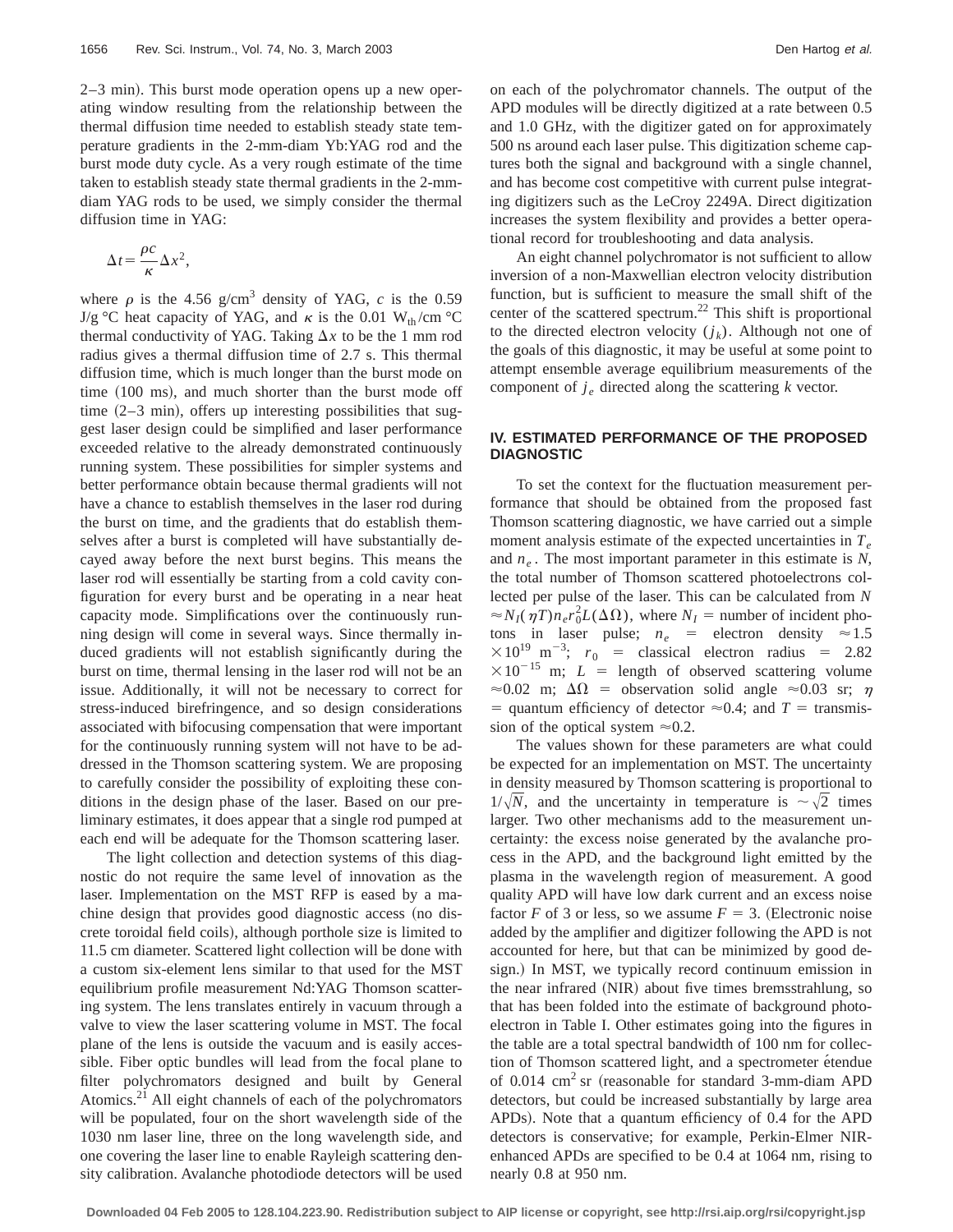TABLE I. Estimate of measurement uncertainties using a 50 mJ laser pulse energy in the proposed high repetition rate Thomson scattering system.

| Pulse<br>energy at<br>$1030$ nm | Photons/<br>pulse from<br>laser | Photoelectrons/<br>pulse $N$ | Background<br>photoelectrons in<br>$100$ ns | $\Delta n_{e}$ | $\Delta T_{\rm g}$ |
|---------------------------------|---------------------------------|------------------------------|---------------------------------------------|----------------|--------------------|
| $50 \text{ mJ}$                 | $2.6 \times 10^{17}$            | 1480                         | 2000                                        | 12%            | 17%                |

These simple analytic uncertainty estimates are very encouraging. They are conservative by design; the moment analysis estimate does not assume a fitting function, and so does not add any information to the problem. A simple Monte Carlo simulation, assuming a Gaussian fitting function, produced substantially lower estimated uncertainties,  $\leq 8\%$ . More sophisticated Thomson scattering data analysis techniques, such as a maximum likelihood method, $23,24$  may produce even lower uncertainties. Therefore, we can conclude, with a very high degree of certainty, that with a 50 mJ Yb:YAG laser similar to that demonstrated at LLNL, measurements with  $\leq 17\%$  single-pulse uncertainty will be achieved at  $\geq 10$  kHz. However, much more can be done with this diagnostic, as ensemble averaging and statistical correlation techniques dramatically lower the achievable uncertainty for electron turbulence measurements.

The key to reducing the statistical uncertainty of a measurement of a fluctuation quantity is to acquire many timeseries samples. Over 100 such samples can be obtained in a single day of MST operation. Plasmas are routinely produced in MST with excellent reproducibility in relevant mean parameters (current, temperature, density, magnetic field profile) and in magnetic fluctuations (amplitude and spectra). Ensemble averages of correlated fluctuating quantities have been obtained for many years as part of the transport studies in MST. For the proposed Thomson scattering diagnostic, each time-series sample will have a duration of about 20 ms (the equilibrium flattop portion of a MST discharge) and contain 200 datapoints (at  $f_{\text{pulse}}=10 \text{ kHz}$ ). For fluctuations that are propagating in the poloidal and toroidal directions, as is the case for the tearing mode fluctuations in MST, the time average is equivalent to an average over a magnetic surface. As will be shown below, even with pessimistic assumptions, an ensemble averaged quantity will be precisely measurable in one MST run day.

The first step in fluctuation analysis of data from a high repetition rate Thomson scattering diagnostic on MST will be to perform a correlation analysis (e.g., the correlation of temperature and magnetic fluctuations). A correlated quantity such as  $\langle \tilde{B} \tilde{T}_e \rangle$  is rich in physics content, and is simpler to measure because the tearing modes in MST produce a clean, low-noise  $\tilde{B}$  that averages out uncorrelated noise from the correlated quantity. A simulation predicts that data from only 20 MST discharges will be sufficient to characterize a 1% fluctuation to a precision of  $0.1\%$  (e.g.,  $0.3$  eV uncertainty on a 3 eV fluctuation of a 300 eV equilibrium). Correlation analysis techniques are well developed on MST, having been successfully applied to many measurements, including spectroscopic measurements of  $\tilde{v}$  and interferometric measurements of  $\tilde{n}_e$ .<sup>25,26</sup> On MST, this Thomson scattering diagnostic will have the capability to capture the characteristics of the electron turbulence associated with tearing mode activity. This will enable first-time measurements of the structure of such turbulence and the transport caused by it.

However, suppose the temperature fluctuations are uncorrelated with other fluctuating quantities. From a physics viewpoint this would be unexpected in MST, and would provide the severest test of this Thomson scattering diagnostic. In order to estimate the uncertainty in an ensemble averaged m order to estimate the uncertainty in an ensemble averaged<br>quantity such as  $\langle \tilde{T}_e \rangle$ ,<sup>27</sup> we first estimate the "fluctuation uncertainty,"  $\delta \tilde{\tau}^2_m$ , in a single time point measurement of  $\widetilde{T}_m^2 = (\widetilde{T}_e + \sigma_T)^2$ , where  $\widetilde{T}_e$  is the actual physical fluctuation amplitude and  $\sigma_T = 51$  eV is a conservative estimate of the randomly distributed measurement uncertainty (Table I) for  $T_e$ =300 eV (typical in a standard MST discharge)

$$
\delta_{\widetilde{T}_m^2} = \sqrt{2\widetilde{T}_e^2\sigma_T^2 + \sigma_T^4}.
$$

For an ensemble of *M* time samples, the ensembleaveraged uncertainty is

$$
\sigma \sqrt{\langle \tilde{T}_e^2 \rangle} \!\!\approx\! \frac{\delta \tilde{T}_m^2}{\sigma_T \sqrt{M}},
$$

where the approximation is valid when *M* is large and the  $\delta$ uncertainties at each time sample are similar. With  $M=2$  $\times 10^4$  (one day of MST operation) and  $\tilde{T}_e = 3$  eV (1% of equilibrium  $T_e$ ) the statistical measurement precision for  $\langle \tilde{T}_e \rangle$  is 0.36 eV. Instrumental noise in the diagnostic will have to be understood and measured for such uncorrelated fluctuation measurements to be meaningful. If necessary, we can go beyond individual test and monitoring systems and test the instrumental noise and performance of the diagnostic system *in situ* by recording a Raman scattered signal from molecular hydrogen (no plasma, just  $H_2$  in the vacuum vessel). In this application the Raman scattering signal is a "fluctuation-free" test bogey (no density or temperature fluctuations in a room temperature gas) that will enable us to quantify instrumental noise and cross-channel correlations that could disrupt fluctuation measurements. Thus, we are confident that the proposed diagnostic will be able to measure even uncorrelated electron fluctuations to approximately 0.1% of equilibrium  $T_e$  at a fluctuation bandwidth of 5 kHz (the Nyquist limit due to the sampling frequency). Since MST plasmas are reproducible both shot to shot and day to day, detailed measurement of the spectral and spatial characteristics of electron turbulence will be within the capability of the proposed diagnostic.